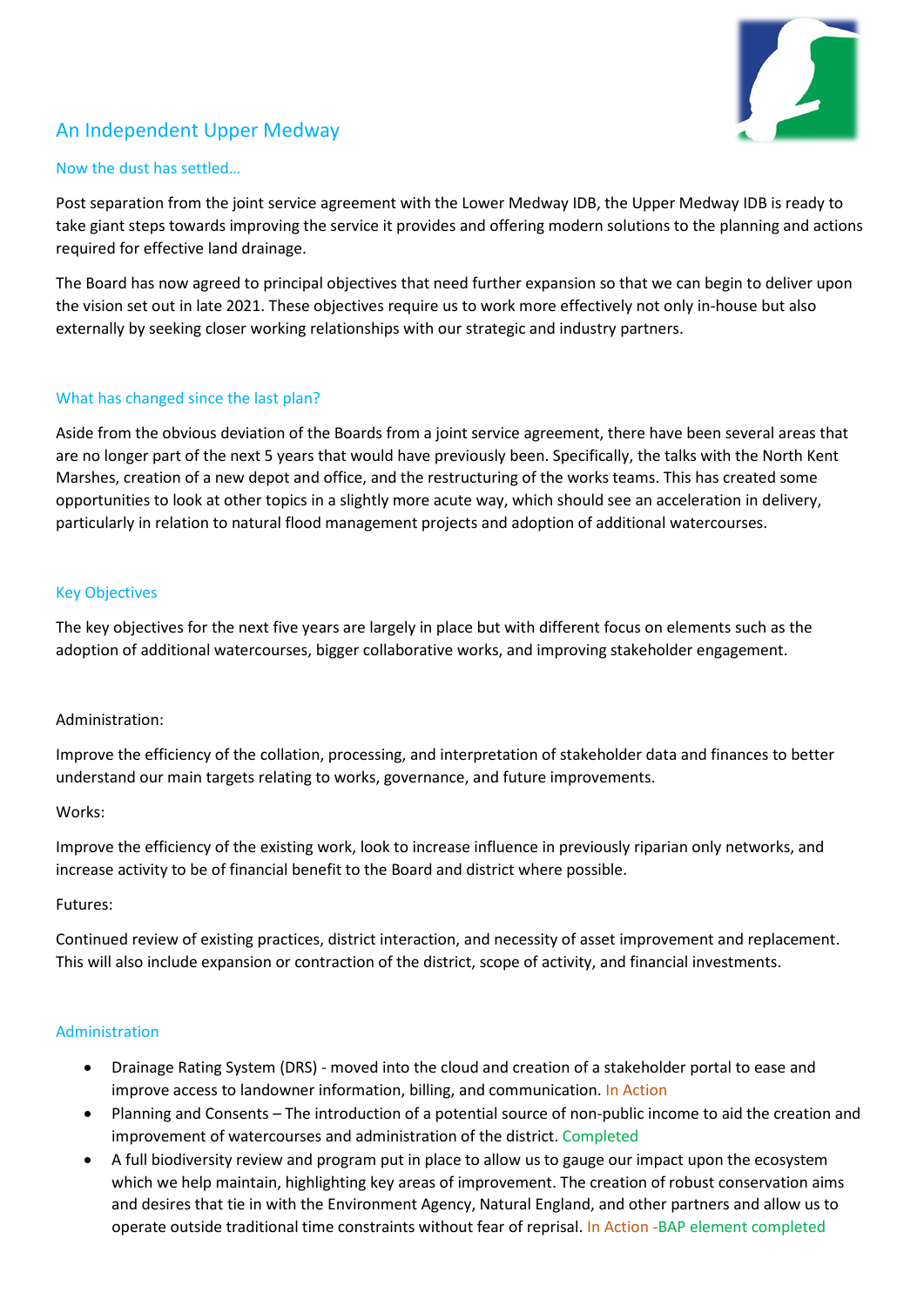- Consideration for adopting other key arterial and flood prone watercourses to show responsibility as a leading RMA within the Medway catchment. In Action – Beginning March 2022
- Implementation of social media communication line outside of website. In Action Instagram setup and active
- Maintain and seek improvement for use of technology for Board operations. In Action
- Removal of paper from the office administration. In Action
- Maintain rate level in line with inflation. In Action Most recent rate was below inflation
- Replacement of Works Supervisor. Not Started Must be finalised by July 2022

### **Works**

- Restructuring of workforce maintenance plans and tasking dependent on the time of year. In Action new 'Project' period introduced between new year and April.
- Works Plan survey of existing watercourses with the intention of creating more manageable reaches, better cost understanding and allowing for growth in the adoption of watercourses. In Action – major body of work begun
- Work on network related drainage on top of general IDB 'critical' watercourse. **NEW** In Action February 2022
- Increase in level of private (rechargeable) works, with fully costed pricings and reasoning. In Action new 2022 costings to be approved by Finance Committee
- Begin work with South East Rivers Trust on major NFM projects across the district **NEW** In Action
- Asset survey across the district to understand the condition and utility of structures for both current drainage requirements and future storage and diversion of water to offline areas during peak times. This is empowered within Bylaw 4 of the IDB's bylaws. Not Started
- De-maining of certain watercourses inclusive of some main river. This would include the adoption of watercourses that were taken on by the Environment Agency as Critical Ordinary Watercourses (COWs) in the past. Not Started – Discussions with EA due to commence May 2022
- PSCA with Environment Agency. Not Started Discussions with EA due to commence April 2022

#### Futures

- Assess the introduction of the new Environment Bill that offers IDB's greater scope for local governance and expansion.
- Determine how best to hold finances for longer term investment.
- Expansion of work force / contracts usage for increased works.
- Increasing funds raised with collaborative partners to fund NFM projects across the catchment.
- Purchase of new plant such as tracked chipper, culvert jetter, and other associated machinery to aid in the maintenance and response capability of the Board.

After the disruption of last year, we are still on track to either complete or action a lot of the plans we had originally but with some additional elements such as adoption of new watercourse (commencing March 2022), work with South East Rivers Trust (In action), and looking to jointly fund projects outside of the district that will benefit the Board and it's activities.